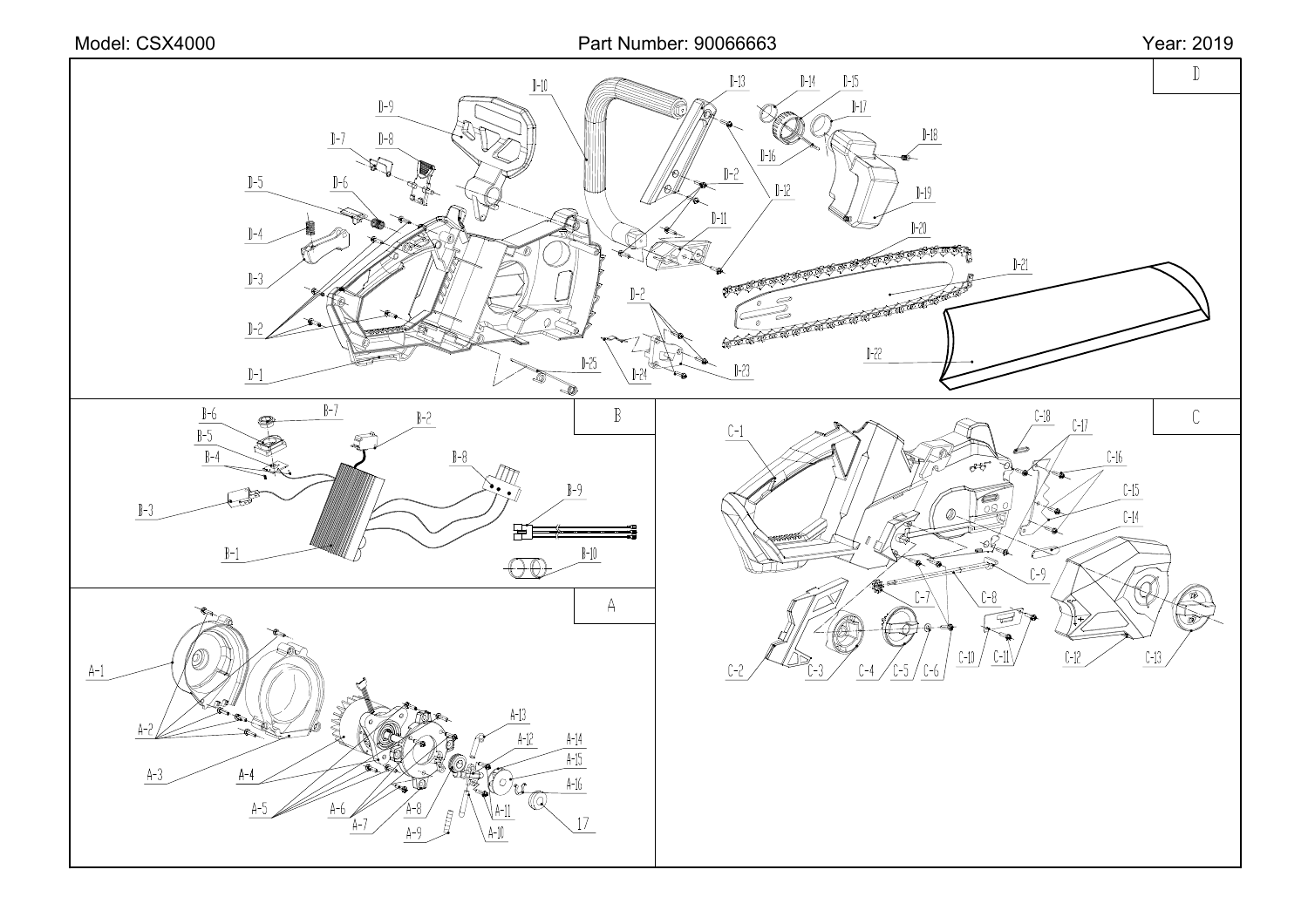| <b>POS</b>  | QTY            | <b>PARTNUMBER</b> | <b>BESKRIVELSE</b>         | <b>DESCRIPTION</b>             |
|-------------|----------------|-------------------|----------------------------|--------------------------------|
| A-01        | 1              | 442727            | MOTOR COVER ØVERST         | <b>MOTOR UPPER COVER</b>       |
| $A-02$      | 5              | 442656            | SKRUE ST4.0X20             | <b>SCREW</b>                   |
| $A-03$      | 1              | 442728            | <b>MOTOR COVER NEDERST</b> | <b>MOTOR LOWER COVER</b>       |
| $A-04$      | 1              | 442729            | <b>MOTOR</b>               | <b>MOTOR</b>                   |
| $A-05$      | $\overline{4}$ | 442730            | SKRUE ST4.8X25             | <b>SCREW</b>                   |
| $A-06$      | 3              | 442731            | <b>SKRUE M5X15</b>         | <b>SCREW</b>                   |
| A-07        | 1              | 442732            | <b>BESLAG MOTOR</b>        | <b>MOTOR BRACKET</b>           |
| $A-08$      | 1              | 442733            | OLIE PUMPE GEARDEL         | OIL PUMP WORM GEAR             |
| A-09        | 1              | 442734            | <b>FJEDER</b>              | <b>SPRING</b>                  |
| $A-10$      | 1              | 442735            | OLIE RØR                   | OIL INLET PIPE                 |
| A-11        | $\overline{2}$ | 442684            | SKRUE ST4.0X16             | <b>SCREW</b>                   |
| $A-12$      | 1              | 442736            | <b>OLIE PUMPE</b>          | OIL PUMP                       |
| $A-13$      | 1              | 442737            | OLIE RØR                   | OIL OUTLET PIPE                |
| $A-14$      | 1              | 442738            | <b>KÆDEHJUL</b>            | <b>SPROCKETTES</b>             |
| $A-15$      | $\mathbf{1}$   | 442739            | <b>KÆDEHJUL PLADE</b>      | SPROCKET WHEEL PLATE           |
| $A-16$      | $\overline{2}$ | 442649            | <b>CLIPS</b>               | <b>RING</b>                    |
| $A-17$      | $\mathbf{1}$   | 442740            | <b>FJEDER</b>              | <b>SPRING</b>                  |
| <b>B-01</b> | $\mathbf{1}$   | 442741            | <b>STYRBOKS</b>            | <b>CONTROLLER</b>              |
| $B-02$      | $\mathbf{1}$   | 442638            | <b>KONTAKT</b>             | <b>SWITCH</b>                  |
| $B-03$      | 1              | 442691            | <b>MIKRO KONTAKT</b>       | <b>MICRO SWITCH</b>            |
| $B-04$      | $\overline{2}$ | 442639            | <b>SKRUE</b>               | <b>SCREW</b>                   |
| $B-05$      | 1              | 442742            | <b>STARTPLADE</b>          | <b>CHAIN SAW STARTER PLATE</b> |
| $B-06$      | 1              | 442743            | <b>INDIKATOR PANEL</b>     | <b>INDICATION PANEL</b>        |
| <b>B-07</b> | 1              | 442642            | <b>LYSSKÆRM</b>            | <b>LAMPSHADE</b>               |
| <b>B-08</b> | 1              | 442643            | <b>BATTERI FORBINDER</b>   | <b>BATTERY CONNECTION</b>      |
|             |                |                   |                            | <b>ASSEY</b>                   |
| $B-09$      | $\mathbf{1}$   | 442744            | <b>FORBINDELSESKABEL</b>   | SWITCH CONNECT CABLE           |
| $B-10$      | 1              | 442745            | <b>MAGNET KNAP</b>         | <b>MAGNETIC BUTTON</b>         |
| $C-01$      | 1              | 442746            | <b>HØJRE MOTORHUS</b>      | <b>RIGHT CASING</b>            |
| $C-02$      | $\mathbf{1}$   | 442139            | <b>DÆKSEL</b>              | <b>DECORATION COVER</b>        |
| $C-03$      | $\mathbf{1}$   | 442140            | <b>BESLAG</b>              | <b>KNOB BRACKET</b>            |
| $C-04$      | $\mathbf{1}$   | 442141            | <b>HÅNDTAG</b>             | <b>KNOB</b>                    |
| $C-05$      | 1              | 442747            | <b>SKIVE</b>               | <b>FLAT WASHER</b>             |
| $C-06$      | 3              | 442684            | SKRUE ST4.0X16             | <b>SCREW</b>                   |
| $C-07$      | 1              | 442748            | <b>JUSTERINGSGEAR</b>      | <b>ADJUSTING GEAR</b>          |
| $C-08$      | 1              | 442749            | <b>JUSTERINGSHÅNDTAG</b>   | ADJUSTING LEVER                |
| $C-09$      | 1              | 442750            | <b>JUSTERINGSSTYKKE</b>    | ADJUSTING COLUMN               |
| $C-10$      | 1              | 442751            | <b>PLADE</b>               | <b>PLATE</b>                   |
| $C-11$      | $\overline{2}$ | 442752            | SKRUE ST3.0X14             | <b>SCREW</b>                   |
| $C-12$      | $\mathbf{1}$   | 442142            | SIDEDÆKSEL                 | SIDE COVER                     |
| $C-13$      | $\mathbf{1}$   | 442143            | <b>HÅNDTAG</b>             | <b>KNOB ASSY</b>               |
| $C-14$      | $\mathbf{1}$   | 442144            | <b>OLIETÆTNINGSRING</b>    | <b>GASKET</b>                  |
| $C-15$      | $\mathbf{1}$   | 442753            | <b>BARKSTED</b>            | <b>INSERTION TOOTH</b>         |
| $C-16$      | 3              | 442754            | SKRUE ST4.2X13             | <b>SCREW</b>                   |
| $C-17$      | 3              | 442656            | SKRUE ST4.0X20             | <b>SCREW</b>                   |
| $C-18$      | 1              | 442755            | <b>TÆTNINGSPAKNING</b>     | <b>SEALING BAR</b>             |
| D-01        | $\mathbf{1}$   | 442756            | <b>MOTORHUS VENSTRE</b>    | <b>LEFT CASING ASSY</b>        |
| $D-02$      | 17             | 442656            | SKRUE ST4.0X20             | <b>SCREW</b>                   |
| $D-03$      | $\mathbf{1}$   | 442686            | <b>TRIGGER</b>             | <b>SWITCH PLATE</b>            |
| D-04        | $\mathbf{1}$   | 442633            | <b>FJEDER</b>              | <b>SPRING</b>                  |
| $D-05$      | $\mathbf{1}$   | 442685            | <b>AUTO KONTAKT</b>        | <b>AUTO SWITCH</b>             |